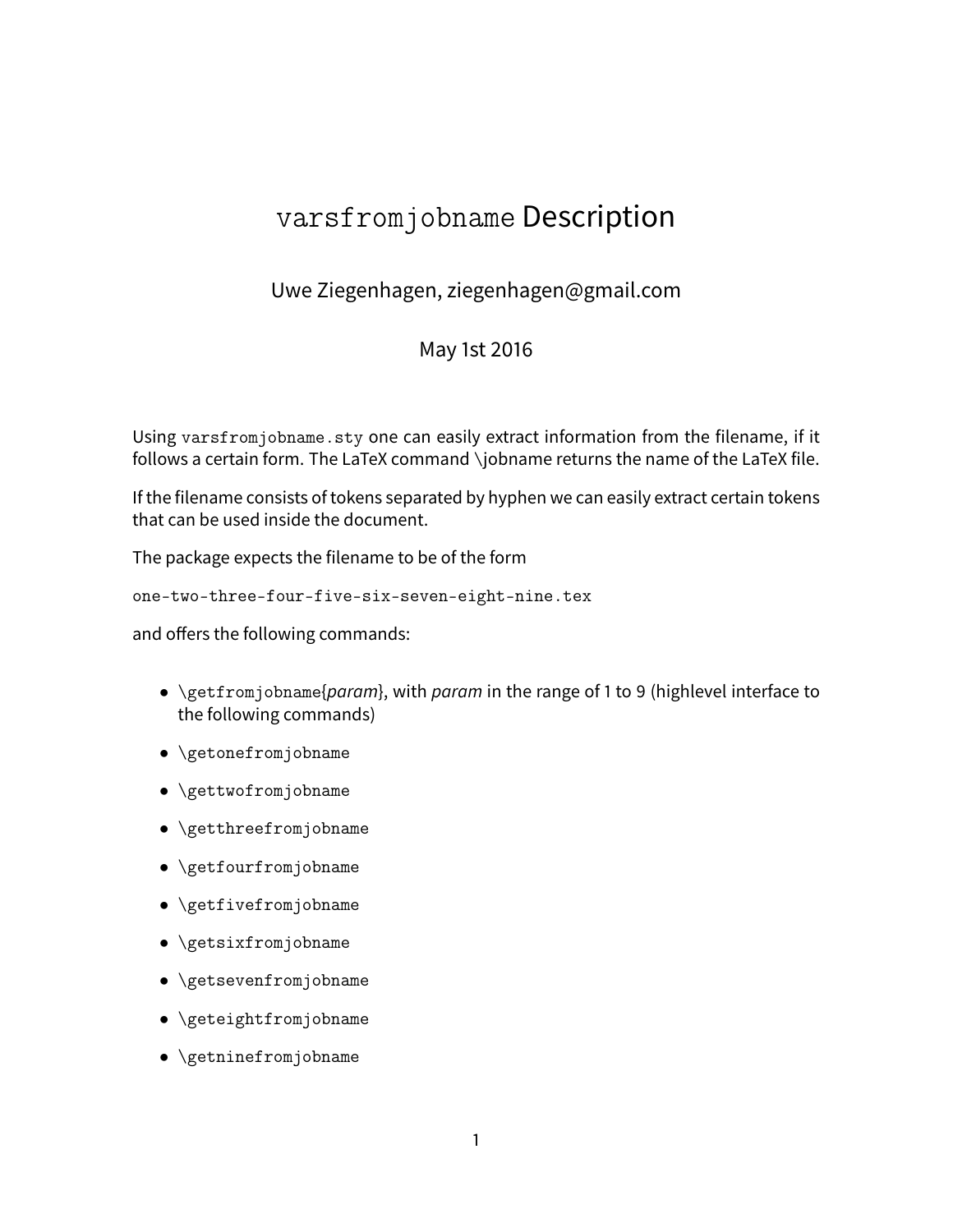For included documents the package uses the currfile package to provide the following commands:

- \getfromcurrfilename{param}, with param in the range of 1 to 9 (highlevel interface to the following commands)
- \getonefromcurrfilename
- \gettwofromcurrfilename
- \getthreefromcurrfilename
- \getfourfromcurrfilename
- \getfivefromcurrfilename
- \getsixfromcurrfilename
- \getsevenfromcurrfilename
- \geteightfromcurrfilename
- \getninefromcurrfilename

## **Example**

Place the code from Listing 1 in a file **a-b-c-d-e-f-g-h-i-j.tex** and the code from Listing 2 in a file named **z-y-x-w-v-u-t-s-r-q.tex**. Then compile the first file with pdflatex.

```
Listing 1: a-b-c-d-e-f-g-h-i-j.tex
% testfiles for varsfromjobname.stv
\documentclass { article }
\listfiles
\usepackage [ utf8 ] { inputenc }
\{ usepackage [ T1 ] { fontenc }
\usepackage { varsfromjobname }
\ be gin { document }
```
- a:  $\getonefrom jobname % a$
- b:  $\setminus$  gettwofromjobname % b
- c:  $\left\{$  getth reef romjobname % c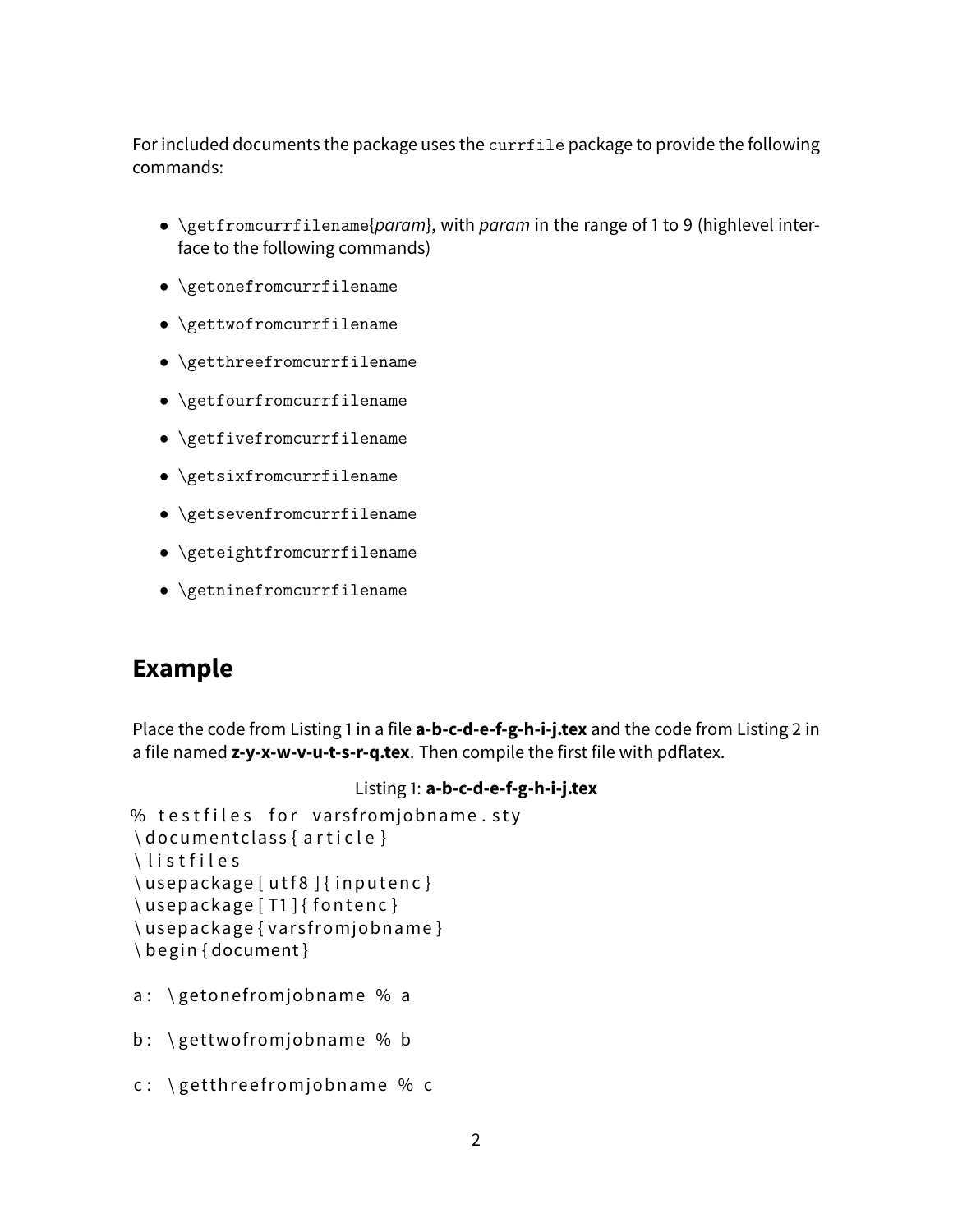- d: \getfourfromjobname % d
- e: \getfivefromjobname % e
- f:  $\left\{ g\in K : \mathcal{A} \right\}$  getsix from job name % f
- g: \getsevenfromjobname % g
- h: \geteightfromjobname %h
- i-j : \getninefromjobname % i-j
- a:  $\get from job name {1} % a$
- b:  $\get from job name {2} % b$
- c:  $\get from jobname {3} % c$
- d:  $\get from jobname {4} % d$
- e:  $\get from jobname {5} % e$
- f:  $\get from jobname {6} % f$
- $g: \ \$ getfromjobname $\{7\}$  % g
- h:  $\get from job name  $\{8\}$  % h$
- i−j : \getfromjobname {9} % i−j
- \ i n p u t { z−y−x−w−v−u−t−s−r−q }
- \ end { document }
- Listing 2: **z-y-x-w-v-u-t-s-r-q.tex**
- z: \getonefromcurrfilename
- y: \gettwofromcurrfilename
- x: \getthreefromcurrfilename
- w: \getfourfromcurrfilename